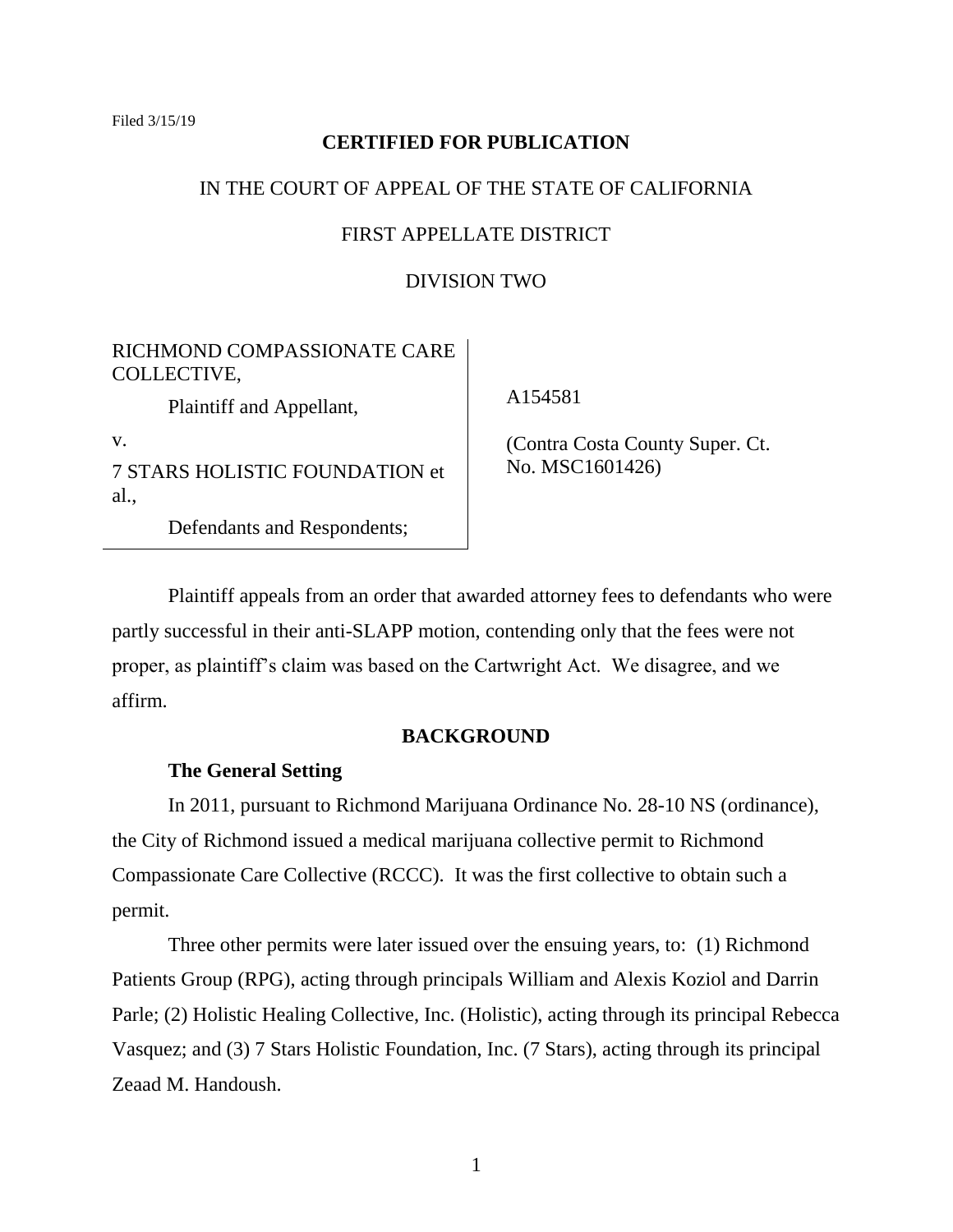The ordinance had been adopted in 2010, and was from time to time amended, including in 2011, 2012, and 2014, when the ordinance was amended to reduce the number of dispensary permits from six to three, and also to provide that if a permitted dispensary did not open within six months after the issuance of a permit, the permit would expire and become void. RCCC ended up losing its permit.

#### **The Proceedings Below**

In July 2016, RCCC filed a complaint alleging a single cause of action, violation of the Cartwright Act. The complaint named 11 defendants: RPG, Holistic, 7 Stars, William and Alexis Koziol, Parle, Vasquez, Handoush, Lisa Hirschhorn, Antwon Cloird, and Cesar Zepeda. As indicated, eight of the defendants were the three collectives and their principals. As to the other three, Hirschhorn was alleged to be an agent of the other defendants (except Cloird and Zepeda), and Cloird and Zepeda were alleged to be the agents of the other defendants (except Hirschhorn).

The complaint alleged in essence that defendants, acting in concert, encouraged and paid for community opposition to RCCC's applications before the Richmond City Council and also purchased a favorably zoned property.

In October 2016, represented by five separate counsel, defendants filed a joint special anti-SLAPP motion to strike pursuant to Code of Civil Procedure section 425.16 (section 425.16). The motion was heard by the Honorable Barry Goode, a most experienced superior court judge, and on December 5, he granted the special motion to strike as to certain allegations related to protected activity, specifically statements made before the Richmond City Council and defendants' actions in opposing RCCC's application. As Judge Goode summed up: "In short, the allegations of the complaint related to efforts to mobilize public opposition to Plaintiff's application and to obtain a decision from the Richmond City Council all relate to protected activity (prong one) and Plaintiff has not shown a probability of prevailing on the merits as to them (prong two); they shall be stricken from the complaint. The allegations of the complaint related to the purchase of real property and to price fixing do not relate to protected activity and shall not be stricken from the complaint."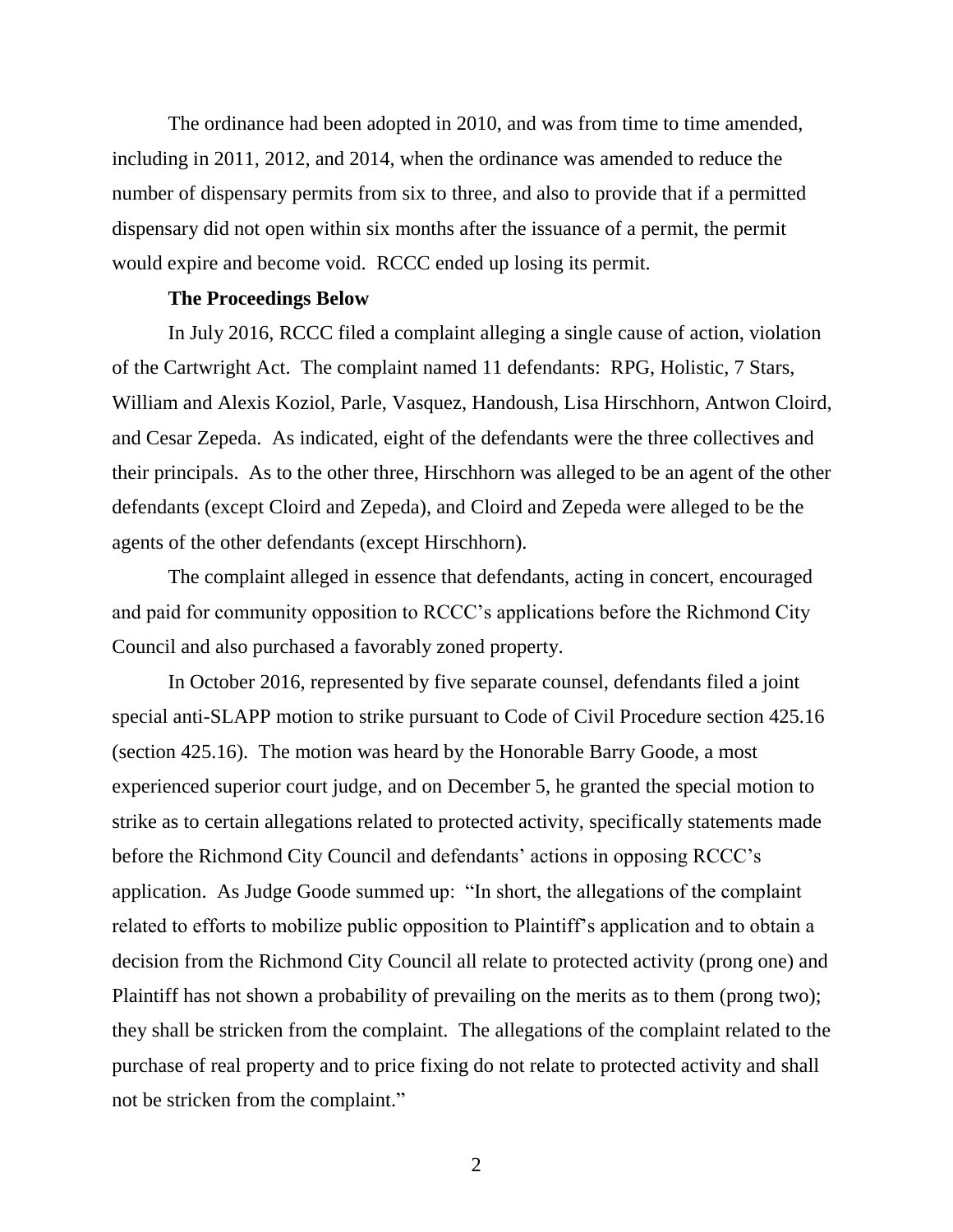So, the outcome of the anti-SLAPP motion could be said to be mixed: discrete portions of the complaint related to mobilizing public opposition and dealing with the Richmond City Council were stricken, while the aspect of the complaint based on defendants' conspiracy to tie up code-compliant properties so that RCCC could not open any location in Richmond would remain in the complaint.

Following the ruling on the anti-SLAPP motion, in February 2017, two groups of defendants filed separate motions for attorney fees, as described in detail below. On March 16, Judge Goode held a hearing on the motions for attorney fees, at which he expressed his concern about the effect of his ruling.<sup>1</sup> Suffice to note here that Judge

<sup>1</sup> Judge Goode expressed his concern this way:

 $\overline{a}$ 

"The easiest model is the motion is filed. It is successful. The defendant succeeds in having the case go away, and then there's attorneys' fees brought.

"Once we had *Baral* say that you can strike allegations, rather than an entire cause of action, and put it into the lawsuit, it's a little hard to figure out what we do with attorneys' fees at this point in time. The nearest I can figure out was I'm supposed to determine what the practical effect of the motion was, but there's very little in the way of guidance out there in cases to tell me what to do with this.

"We have a very, very large fee request. As Mr. Foreman points out, the case is continuing on the same claim that was made before, in the sense it remains an anti-trust case, although, as defendants point out, what had been in the complaint—at least the principal allegations are gone.

"Then, when I try to figure out what the practical effect of that is, Mr. Foreman has, in his opposition papers, the SLAPP motion, a whole new set of allegations which may be more complicated, more expensive, more difficult to discovery, and I wonder whether there is a pyrrhic victory.

"I'm struggling to figure out what we've got here and how I gauge what the degree of success was. When I'm faced with attorneys' fees of \$165,000, that's an extraordinary amount for a case that still remains."

<sup>&</sup>quot;I grappled with this a long time, trying to figure out just what to do, because this is not the old model, if you will, on a motion to strike where a SLAPP motion is filed, a lawsuit is disposed of or a cause of action is disposed of and now you award attorneys fees.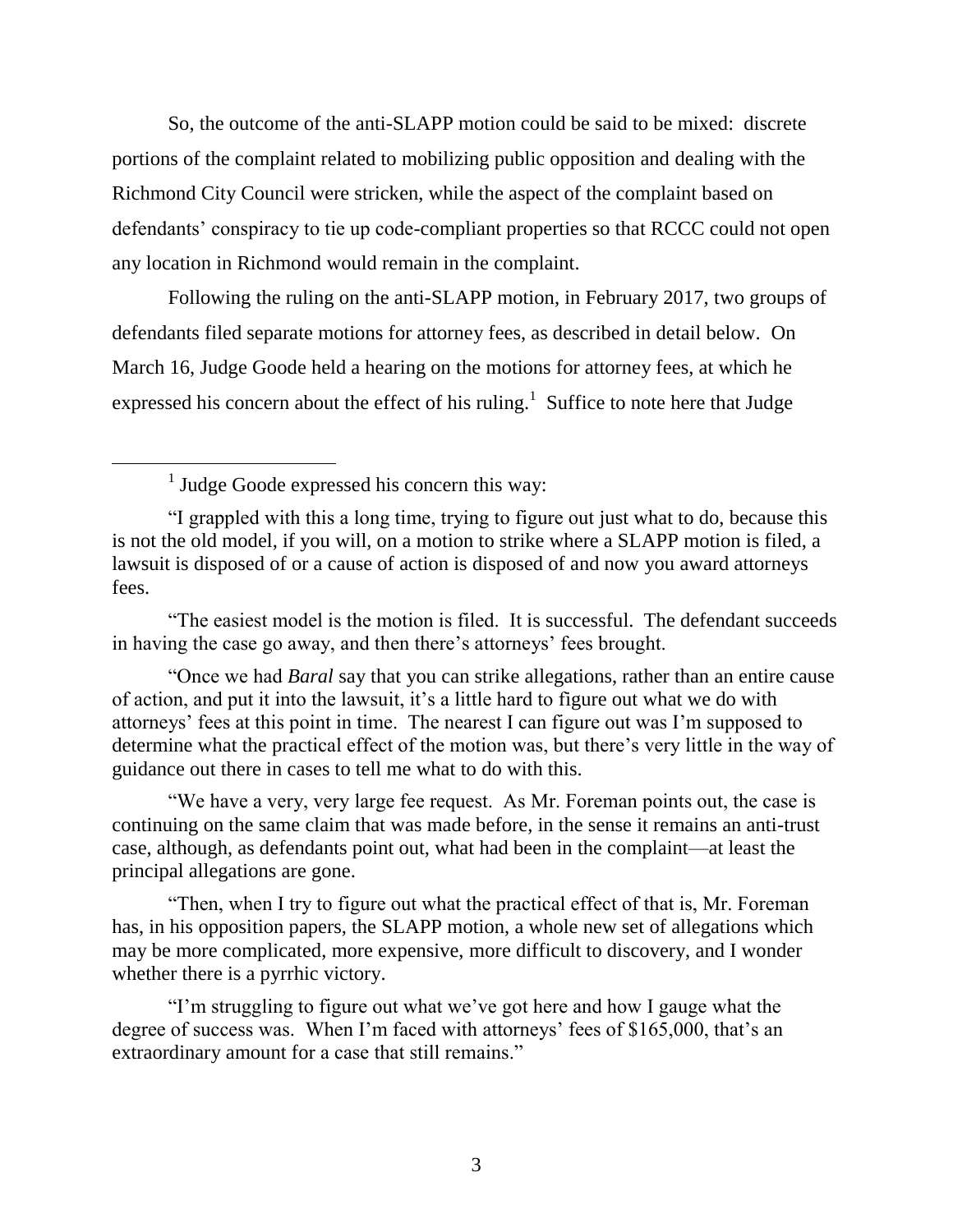Goode essentially took the fee motions off calendar, declining to rule on them until the pleadings had been resolved.

Meanwhile, RCCC filed a first amended complaint and then a second, to both of which demurrers were sustained with leave to amend. Both demurrers were ruled on by Judge Goode.

In August 2017, RCCC filed its third amended complaint (TAC). The complaint was 85 paragraphs, and also included 17 exhibits consisting of text images, emojis, and notes of defendant Hirschhorn—a defendant, it developed, who had turned on the other defendants and was now assisting RCCC.

On August 31, 7 Stars filed its own anti-SLAPP motion directed to the TAC, along with a demurrer. The motion asked the court to strike the claim for violation of the Cartwright Act, and also identified 28 specific paragraphs that 7 Stars claimed involved protected activity or appeared to incorporate by reference allegations of protected activity. The motion was set for hearing on October 12.

While 7 Stars' motion was pending, the RPG defendants filed their own anti-SLAPP motion, identifying specific allegations they sought to have stricken.

On September 28, RCCC filed its opposition to the 7 Stars anti-SLAPP motion, included within which was a declaration of Hirschhorn testifying as to the facts that underlay the TAC. The declaration was 10 pages long, and set forth in vivid detail what the defendants did to RCCC, detail that supported Hirschhorn's testimony of a conspiracy among defendants to harm RCCC—their "war on RCCC."

7 Stars' anti-SLAPP motion came on for hearing on October 12 before Judge Goode, who had issued a tentative ruling denying the motion. At the conclusion of the argument, Judge Goode took 7 Stars' motion under submission, to be continued to November 16, when RPG's anti-SLAPP motion was set.

On December 27, Judge Goode filed his order that denied 7 Stars' anti-SLAPP motion in its entirety. Doing so, Judge Goode noted as follows: "In their moving memorandum, 7 Stars and Handoush failed to provide legal authorities to show that a large number of allegations identified in this motion were protected activity. Some of the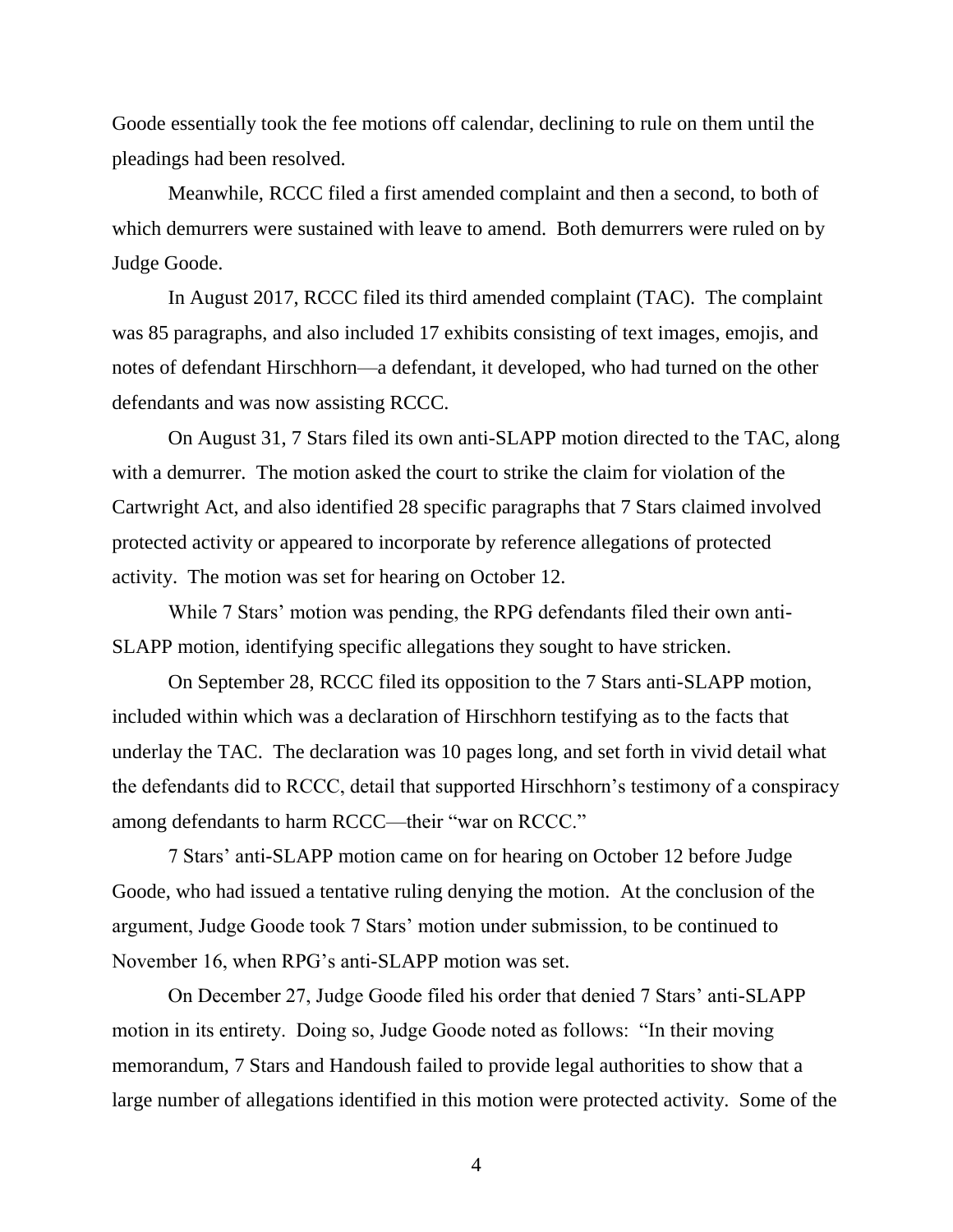allegations identified by these defendants could well be protected activity, but defendants were tasked with presenting facts and law to show how the allegations were protected activity. In the moving papers, defendants did not adequately complete this task. Defendants cite many additional authorities in their reply, however, the court will not consider legal authorities first cited in the reply that could have been cited in the moving papers. In addition, with few exceptions, the alleged conduct is incidental to RCCC's Cartwright Act claim and 7 Stars and Handoush have not shown otherwise. Therefore, 7 Stars and Handoush have not shifted the burden and this motion is denied."

Addressing RPG's motion, Judge Goode concluded that it was "granted in part and denied in part," going on to strike paragraphs 37, 38, 54, 55, 56, 58 and 62 of the TAC.

On January 4, 2018, 7 Stars appealed the denial of the anti-SLAPP motion. In an opinion filed February 21, 2019, we affirmed the order denying the anti-SLAPP motion. (*Richmond Compassionate Care Collective v. 7 Stars Holistic Foundation, Inc.* (Feb. 21, 2019, A153305) \_\_ Cal.App.5th \_\_.)

## **The Motions for Attorney Fees**

As noted above, following Judge Goode's original order granting in part the anti-SLAPP motion filed jointly by defendants, various sets of defendants filed motions for attorney fees, which motions were essentially tabled by Judge Goode until the pleadings were finally sorted out.

Following Judge Goode's December 27, 2017 order, the issue of attorney fees arose again when, in a January 9, 2018 case management conference, Judge Goode noted it would be a waste of judicial resources to decide 7 Stars' pending motion for attorney fees before its appeal on his denial of its special motion to strike is decided. As he put it, "The other thing that troubles me . . . normally I'm supposed to consider the practical effect of having won the motion. . . . And, if that's the case . . . how can I call this motion unless I know what the outcome of the appeal is?" Nevertheless, Judge Goode permitted all defendants to file what was in essence a second motion for attorney fees.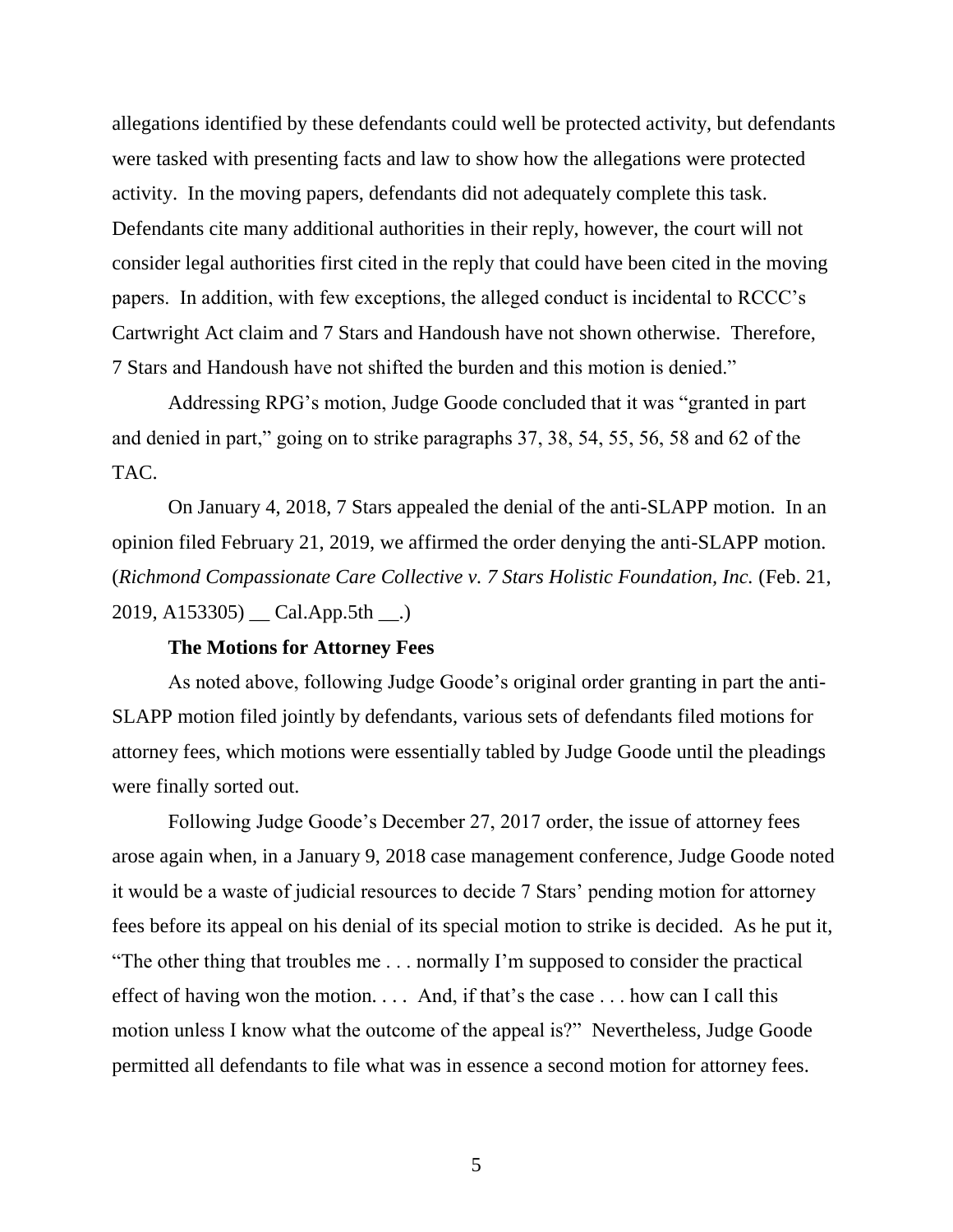As applicable here, on January 28, 7 Stars filed a second motion for attorney fees, asking for fees for their first special anti-SLAPP motion and for its joinder in RPG's motion, seeking fees in the total amount of \$39,686.12. Other defendants also filed their own motions.

On March 22, RCCC opposed all motions for attorney fees.

Following 7 Stars' reply, the motions came on for hearing, following which on April 13 Judge Goode filed a lengthy order which first determined that "defendants prevailed on their" anti-SLAPP motions—a holding, we note, RCCC does not contest on appeal. Judge Goode then went on for several pages analyzing the law and the evidence to determine the amount of fees to be awarded. And then he made his award, awarding 7 Stars \$11,400 in attorney fees for the first motion to strike and \$4,200 for the second motion to strike, plus "fees on fees" in the amount of \$7,520, for a total of \$23,120. 7 Stars was also awarded costs of \$688.12.<sup>2</sup>

On June 11, RCCC filed its notice of appeal from the April 13 order. On July 27, RCCC requested dismissal of the appeal as to all defendants except 7 Stars, and on November 18, RCCC filed its opening brief addressing only the attorney fees awarded to 7 Stars.

#### **DISCUSSION**

### **The Governing Law**

 $\overline{a}$ 

Section 425.16, subdivision (c) provides in pertinent part that the "prevailing defendant" on an anti-SLAPP motion "shall be entitled" to recover its attorney fees. As the Supreme Court has described it, "[A]ny SLAPP defendant who brings a successful motion to strike is entitled to mandatory attorney fees." (*Ketchum v. Moses* (2001) 24 Cal.4th 1122, 1131.) A defendant who partially succeeds on an anti-SLAPP motion generally is considered a prevailing party and is entitled to fees (and costs) unless the results of the motion were so insignificant that defendant did not achieve any "practical benefit" from bringing the motion, a determination that lies within the "broad discretion"

<sup>&</sup>lt;sup>2</sup> Judge Goode awarded fees to other defendants, specifically, \$79,211 to RPG, \$8,170 to Cloird, and \$3,060 to Holistic Healing.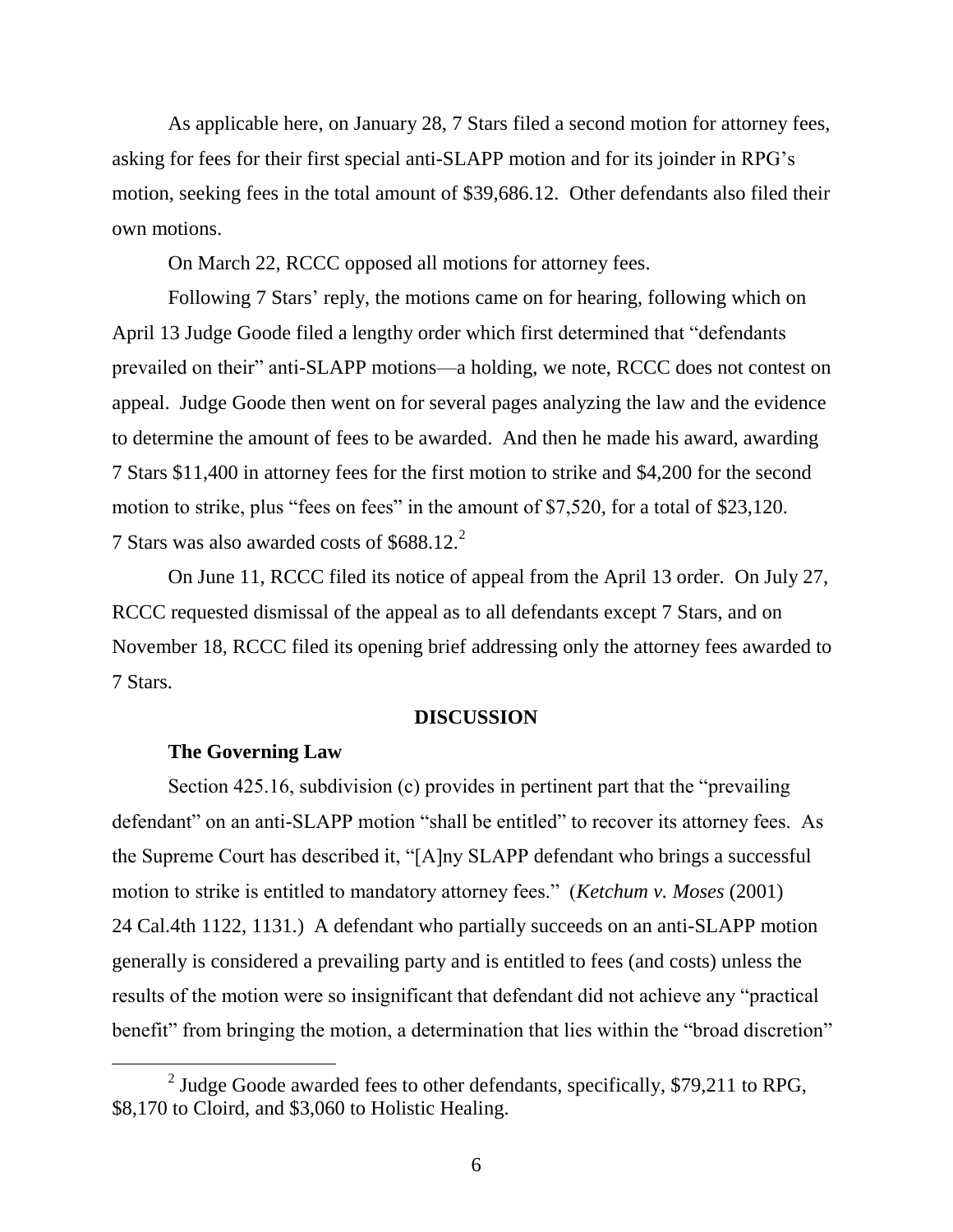of the trial court. (*Mann v. Quality Old Time Service, Inc.* (2006) 139 Cal.App.4th 328, 340 [defendants who successfully eliminated trade libel cause of action "prevailed," although defamation claim remained in the litigation].) But only those fees and costs incurred in connection with the portion of the anti-SLAPP motion that is granted may be recovered. (*Jackson v. Yarbray* (2009) 179 Cal.App.4th 75, 82.)

The determination of the legal basis for an award of attorney fees is a question of law, which we review de novo. (*Conservatorship of Whitley* (2010) 50 Cal.4th 1206, 1213–1214; *Connerly v. State Personnel Bd.* (2006) 37 Cal.4th 1169, 1175.)

#### **Summary of RCCC's Position**

As noted, RCCC is not contesting Judge Goode's conclusion that defendants were successful in their anti-SLAPP motion. And, RCCC acknowledges, it is "not attacking the amount of fees awarded, but the legal decision awarding fees," in an argument succinctly set forth in the introduction to its brief: "Plaintiff's complaint contains a single claim for a violation of the Cartwright Act, which was not terminated by the anti-SLAPP motion. The issue of the award of attorneys' fees to a prevailing party Defendant in a Cartwright Act violation case was addressed in *Carver v. Chevron U.S.A., Inc.* (2004) 119 Cal.App.4th 498. *Carver* upheld the unilateral fee-shifting provision that allows an award of attorneys' fees to a prevailing plaintiff *but not* to a prevailing defendant. 'The Legislature clearly intended to give special treatment to antitrust claims under the Cartwright Act by creating this one-way fee-shifting right for a successful plaintiff but not for a defendant who successfully defends such a claim. [Citation omitted].' *Id*. at [p.] 504. This unilateral fee shifting, in plaintiff's favor, prohibits defendant from obtaining any attorneys' fees in this Cartwright Claim case." Or, as RCCC puts it later in its brief, "the fee-shifting provision under the Cartwright Act cannot be overridden by the attorneys' fee provision under the anti-SLAPP statute." We are not persuaded.

## **The Attorney Fee Award Was Proper**

The Supreme Court has noted that the anti-SLAPP statute contains provisions designed to "limit the costs of defending" against a SLAPP lawsuit. (*Varian Medical Systems, Inc. v. Delfino* (2005) 35 Cal.4th 180, 192.) And among those provisions is that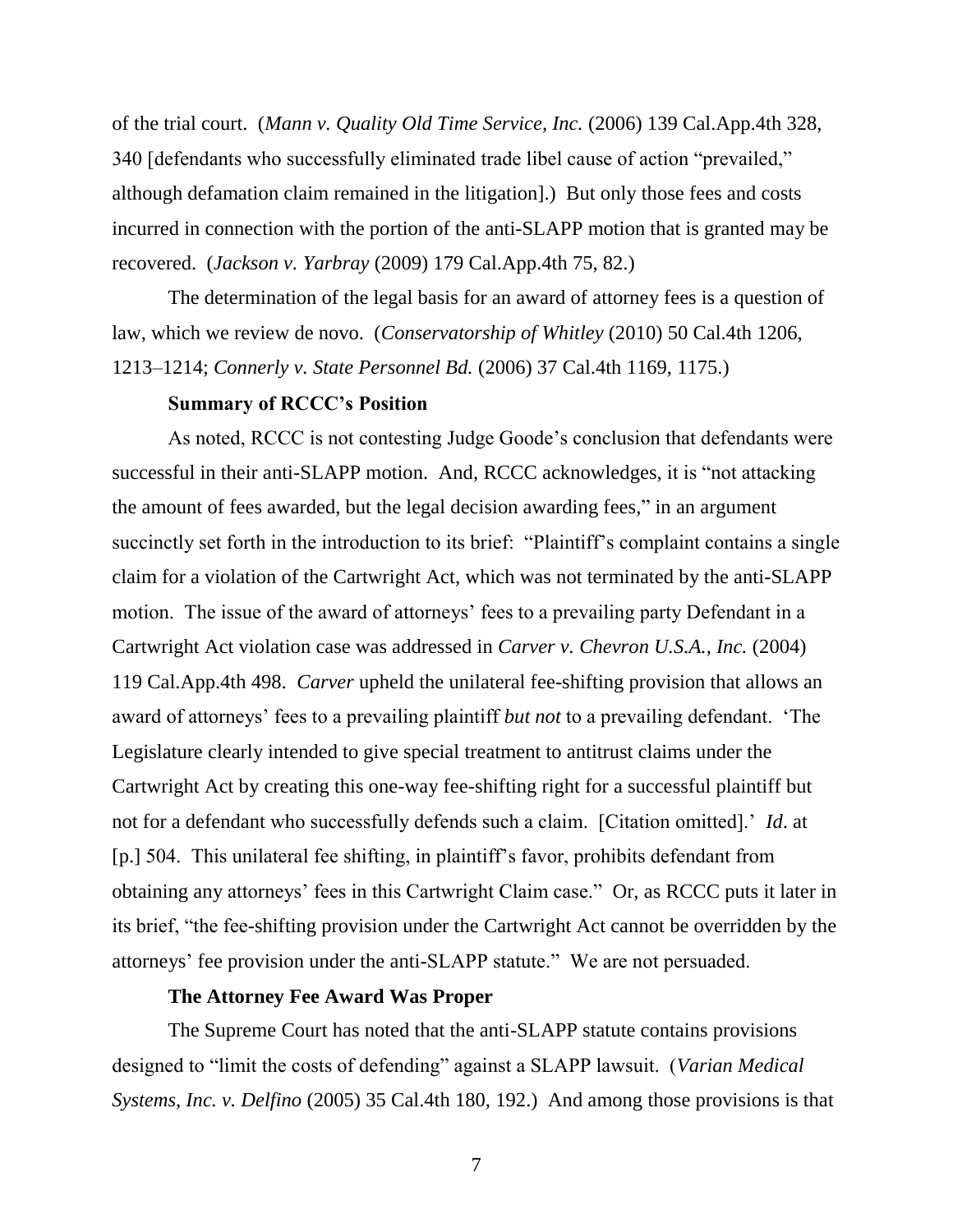a defendant that prevails "is entitled to attorney's fees and costs." (*Barry v. State Bar of California* (2017) 2 Cal.5th 318, 322.) Here, 7 Stars prevailed—and thus should recover its fees.

Noting that the Cartwright Act permits an injured person to file suit for damages and be "awarded a reasonable attorneys' fee together with the costs of the suit" (Bus. & Prof. Code, § 16750, subd. (a)), RCCC argues that this provision prevents application of the anti-SLAPP statute, in claimed support of which RCCC relies heavily on *Carver v. Chevron U.S.A., Inc., supra,* 119 Cal.App.4th 498, which is actually the second appeal between the parties, the first of which is *Carver v. Chevron U.S.A., Inc.* (2002) 97 Cal.App.4th 132 (*Carver*).

*Carver, supra,* 97 Cal.App.4th 132, was a case by franchise dealers against Chevron alleging claims for breach of contract, fraud, and violation of the Cartwright Act. (*Id.* at p. 136.) Following judgment for Chevron, the trial court awarded attorney fees and costs under an attorney fees provision in the franchise lease agreement and Code of Civil Procedure section 998. (*Carver,* at p. 136*.*) The appellate court reversed. As applicable here, the court held the attorney fee provision in the franchise lease agreement could not be construed to cover Chevron's cost of defending against the Cartwright Act claims, since the attorney fee clause of the Cartwright Act is a unilateral fee clause that refers to an award to a prevailing plaintiff, which by its plain language does not create any reciprocal right on the part of a prevailing defendant. (*Carver,* at pp. 147–148.) The court noted that Code of Civil Procedure section 1021 allows " ' "compensation of attorneys" ' " to be " ' "left to the agreement . . . of the parties" ' " except " '*as attorney's fees are specifically provided for by statute,*' " and that the Cartwright Act provides a one-way authorization for attorney fees (*Carver*, at p. 147; see Bus. & Prof. Code, § 16750); and, the court reasoned, allowing the private agreement of the parties to authorize fees for a defendant would undermine the public purpose of having a one-way fee award for Cartwright Act claims. (*Carver*, at p. 148.) *Carver* is not applicable here.

It is perhaps enough to note that *Carver* is not a SLAPP case. And there is nothing in *Carver*, nor for that matter the plain language of the Cartwright Act, that forecloses a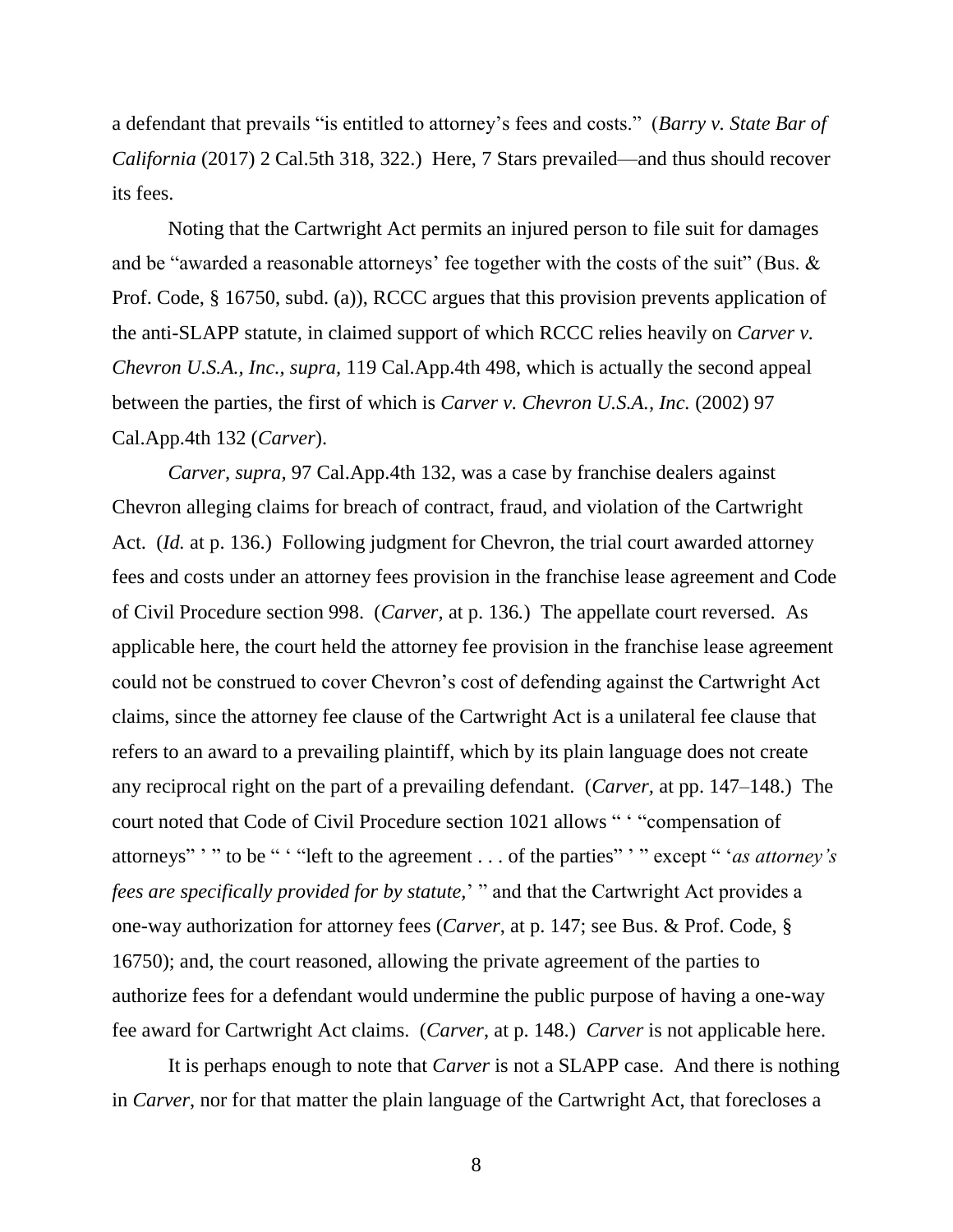successful anti-SLAPP defendant from obtaining the attorney fees to which it "shall" be entitled under section 425.16. As Judge Goode described it, a description with which we agree: "The Court can interpret statutes, Business and Professions Code section 16750(a) and [Code of Civil Procedure] 425.16(c), as allowing for attorney fees—one for a prevailing defendant and one for a prevailing plaintiff—without altering the public policy in either statute. A defendant may be awarded its attorney fees for a successful (or partially successful) special motion to strike by showing that the complaint involves protected activity, *provided* plaintiff fails to show a probability of prevailing on the merits. Thus, a defendant who receives attorney fees for a special motion to strike a Cartwright claim has stricken a claim that lacks merit and such a claim or allegations could not be used by a plaintiff to prevail in a Cartwright claim." We also agree with Judge Goode's observation that RCCC does not "explain why [the] Court should place the public policy in favor of trade regulation above the public policy of protecting First Amendment activities."

Although the Legislature's purpose in enacting the Cartwright Act was to encourage enforcement of the Act, nothing in the law "suggests this legislative purpose should override the Legislature's desire," expressed in the later-enacted section 425.16, to discourage SLAPPs. (See *Bates v. Presbyterian Intercommunity Hospital, Inc.* (2012) 204 Cal.App.4th 210, 219.)

The other two cases cited by RCCC—*Wood v. Santa Monica Escrow Co.* (2007) 151 Cal.App.4th 1186 and *Turner v. Association of American Medical Colleges* (2011) 193 Cal.App.4th 1047—are equally inapplicable. *Wood* followed *Carver* in denying contractual fees for hours inextricably intertwined with defense of a cause of action alleging financial abuse of an elder; and *Turner* held that the unilateral fee-shifting provision under the Unruh Act prohibited defendant from recovering fees. Neither had anything to do with SLAPP.

There is, in sum, no conflict between the Cartwright Act and the anti-SLAPP statute, and both can be applied. (See *Stone Street Capital, LLC v. California State*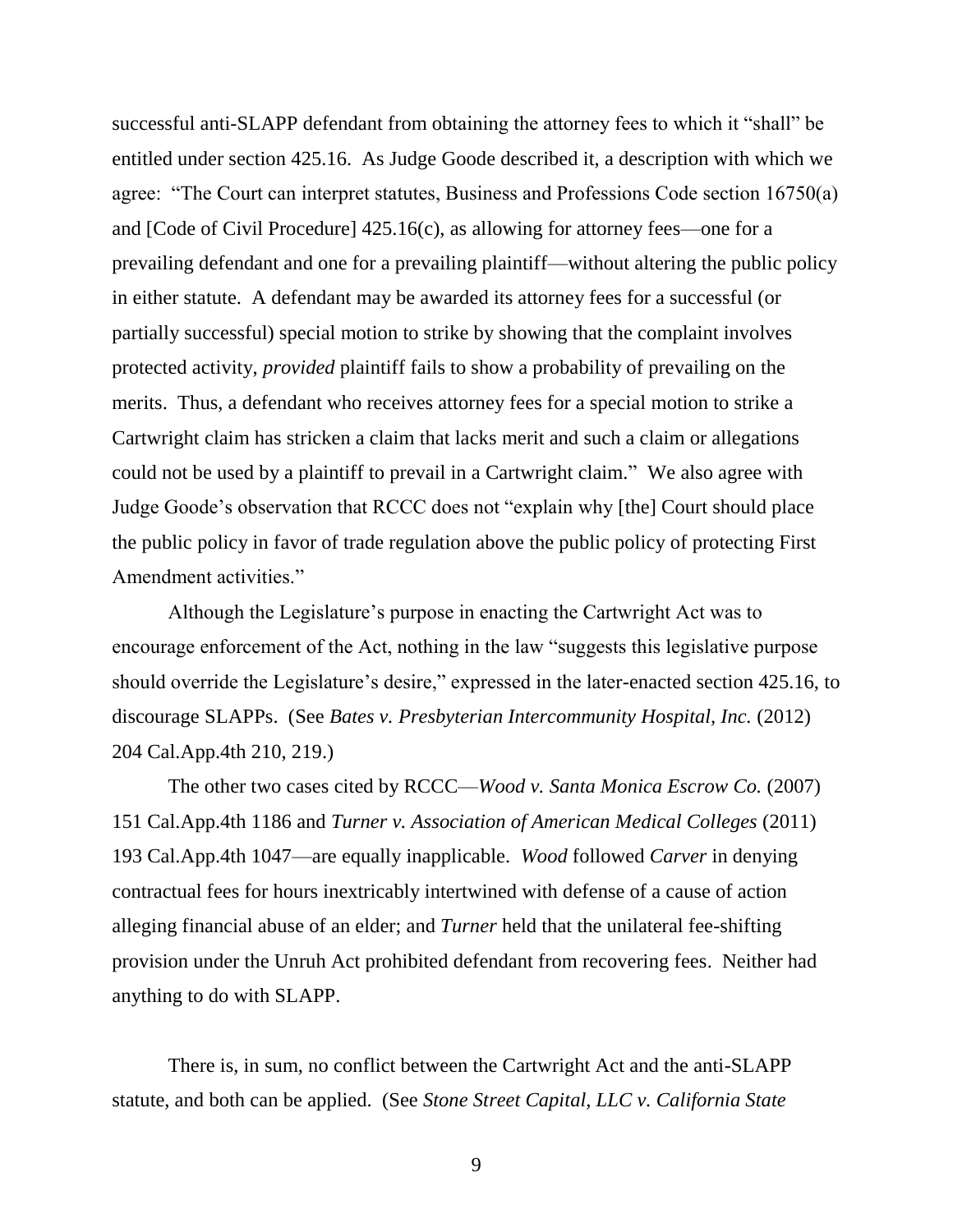*Lottery Com.* (2008) 165 Cal.App.4th 109, 119 [implied repeal disfavored and the two acts must be irreconcilable; courts are bound, if possible, to maintain the integrity of both statutes]; see also *Premier Medical Management Systems, Inc. v. California Ins. Guarantee Assn.* (2008) 163 Cal.App.4th 550, 554 [upholding award of fees to defendants in Cartwright Act action].)

# **DISPOSITION**

The order is affirmed. 7 Stars shall recover costs on appeal.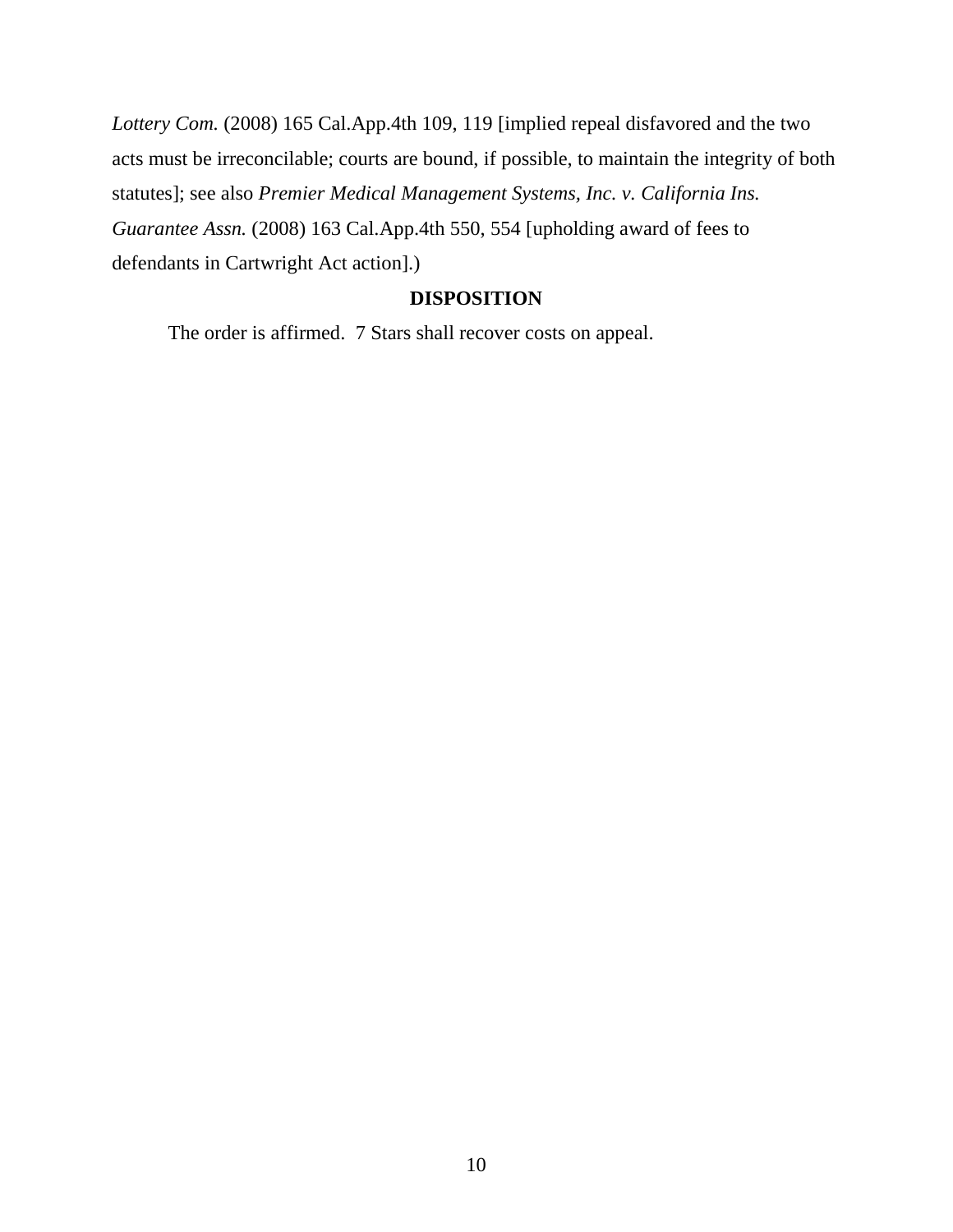Richman, Acting P.J.

\_\_\_\_\_\_\_\_\_\_\_\_\_\_\_\_\_\_\_\_\_\_\_\_\_

We concur:

Stewart, J.

\_\_\_\_\_\_\_\_\_\_\_\_\_\_\_\_\_\_\_\_\_\_\_\_\_

\_\_\_\_\_\_\_\_\_\_\_\_\_\_\_\_\_\_\_\_\_\_\_\_\_

Miller, J.

*Richmond Compassionate Care v. 7 Stars Holistic Foundation et al.* (A154581)